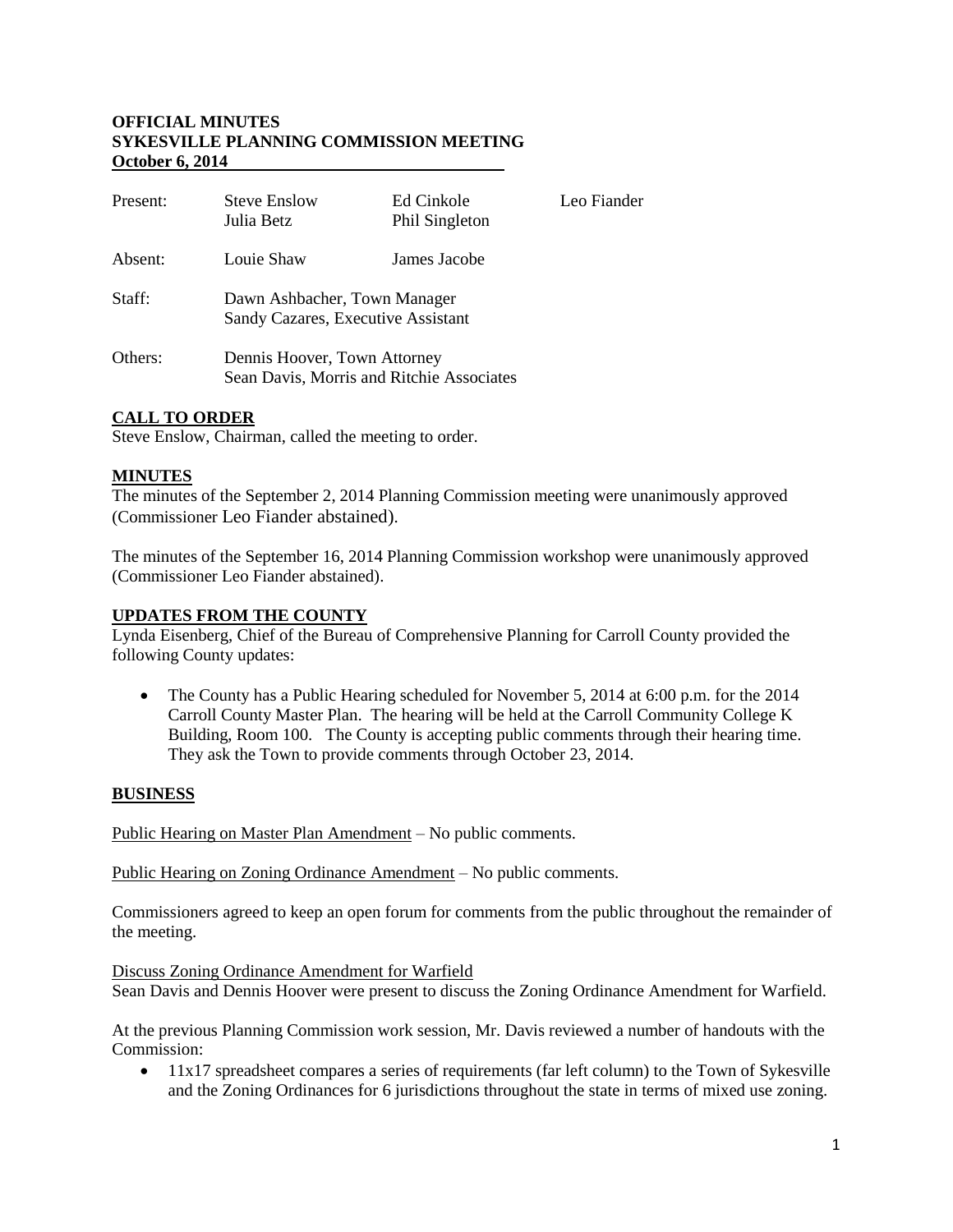- Town of Sykesville Business Local (BL) Zoning Ordinance The property is currently zoned BL.
- Town of Sykesville Employment Campus District Zoning Ordinance The Property has an overlay of an Employment Campus District.
- The 6 other jurisdictions' mixed use zoning ordinances

These were discussed in greater detail during this meeting in order to begin crafting the Planned Employment Center ordinance for the Town. Additionally, a draft Planned Employment Center zoning ordinance was distributed to the Commissioners for feedback and review. Sections of the proposed ordinance references aspects of our existing ordinance, as our Town code currently does. The following topics were discussed in detail:

- Possible principal permitted, conditional, accessory, and prohibited uses
- Required percentage of land use
- Definition of recreational space
- Densities and floor area ratios
- Design guidelines and the use of pattern books
- Providing more substance for the approval process
- $\bullet$

#### As for next steps:

Commissioners were asked to read over the provided ordinances from other jurisdictions.

| October 20, 2014  | Planning Commission Workshop on Zoning Ordinance Amendment (new time                                                     |  |
|-------------------|--------------------------------------------------------------------------------------------------------------------------|--|
|                   | $6:00 \text{ p.m.}$                                                                                                      |  |
| November 4, 2014  | Planning Commission Public Hearing on Master Plan Amendment and Zoning                                                   |  |
|                   | Ordinance Amendment. The Master Plan Amendment and Zoning                                                                |  |
|                   | Ordinance Amendment would then be recommended to the Mayor and Town                                                      |  |
|                   | Council.                                                                                                                 |  |
| November 24, 2014 | First opportunity for the Mayor and Town Council to vote on the Master Plan<br>Amendment and Zoning Ordinance Amendment. |  |

### **OTHER**

#### Scheduling a Tour of Warfield Buildings

Planning Commissioners were invited to attend a tour of the Warfield Buildings on November 1 at 1 p.m.

### MD-851 Streetscape Project Update

There was a MD-851 Streetscape Project Meeting held with representatives from SHA. Commissioner Ed Cinkole attended the meeting and spoke about it. Ten departments from the state were in attendance. The Streetscape project is expected to take approximately two and a half years. The Town is likely to form a Streetscape Task Force. Ed Cinkole volunteered to represent the Planning Commission on the Task Force. Commissioner Phil Singleton also expressed interest, and would be interested in serving as a resident.

### Other Town Updates

South Branch Park – The Town received the report from the previous charrette as it relates to South Branch Park's Warehouse Building. Those notes will be shared in a future meeting. There will be a Skate Park Design Charrette on October 18 at 9am at Sykesville Middle School.